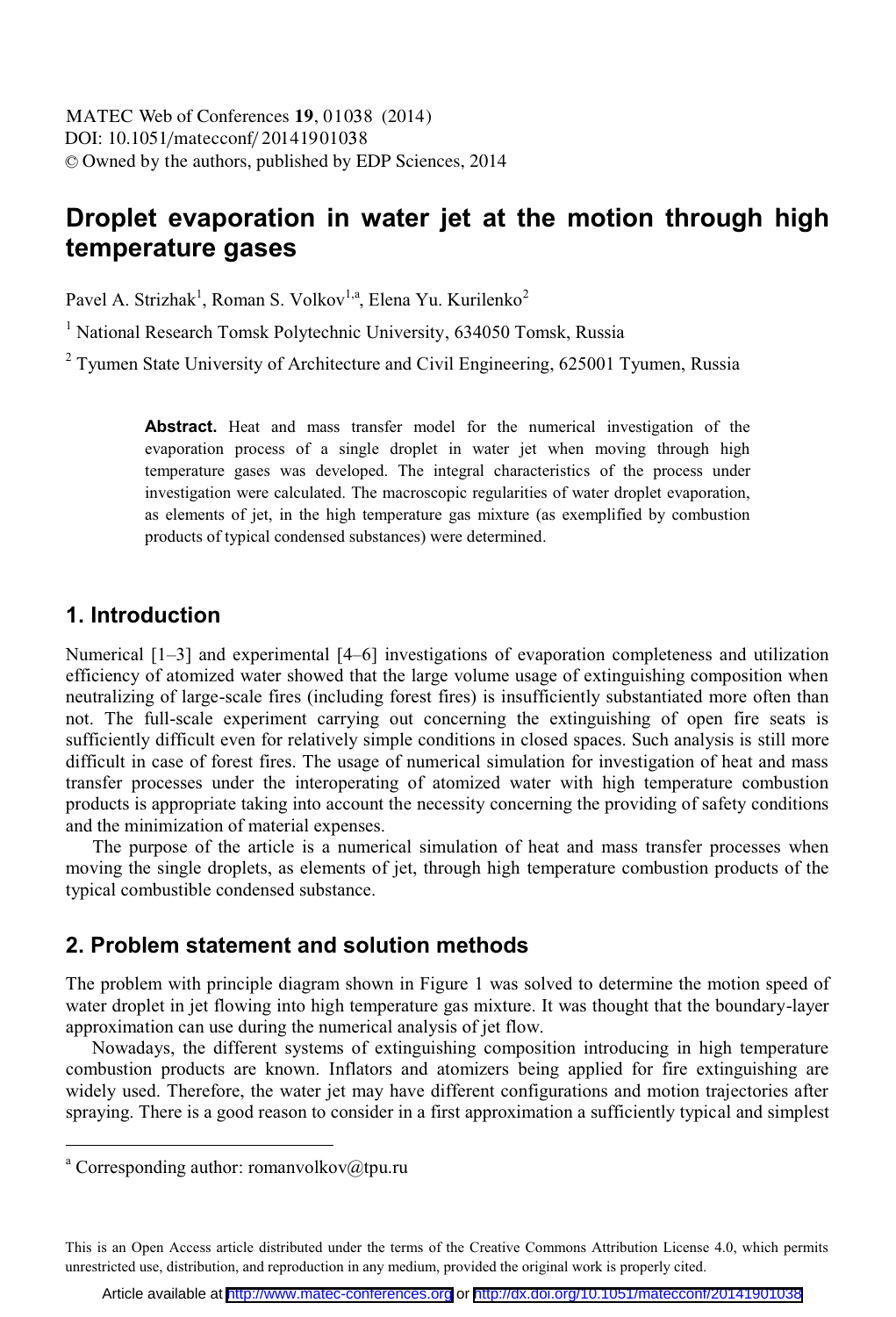#### MATEC Web of Conferences

jet configuration (Figure 1) forming during the water jettison (for instance, from the aircraft) without atomization (in the form of "water column").



**Figure 1.** A schematic illustration of solution region for water jet flow problem with boundary-layer approximation: *1* – high temperature combustion products, *2* – water droplets.

The analysis of "water column" motion conditions with sufficiently large dimensions (in comparison with single droplet dimensions) shows that the water supply in a first approximation during the simulation can be considered as a constant. Therefore, the unsteady-state conditions cannot be considered in determining the longitudinal and transverse velocity fields in the jet (Figure 1) and used the typical system of stationary differential equations for the boundary layer:  $0 < r < R_1, 0 < z < Z_L$ 

$$
V\frac{\partial V}{\partial z} + W\frac{\partial V}{\partial r} = \frac{V}{r}\frac{\partial}{\partial r}\bigg[r\frac{\partial V}{\partial r}\bigg],\tag{1}
$$

$$
\frac{\partial V}{\partial z} + \frac{\partial W}{\partial r} + \frac{W}{r} = 0,
$$
\n(2)

where  $r$ ,  $z$  – coordinates of cylindrical system, m;  $V$  – jet velocity in the direction of motion (along  $z$ axis), m/s; *W* – jet velocity in the orthogonal direction to the motion vector (along *r*-axis), m/s; *ν* – kinematic viscosity,  $m^2/s$ .

Boundary conditions (Figure 1):

$$
W = 0, \ \frac{\partial V}{\partial r} = 0 \ \text{at } r = R_1; \ W = W_0, \ V = V_0 \text{at } r = 0,
$$
 (3)

where  $V_0$ ,  $W_0$  – initial velocity profiles, m/s.

Longitudinal jet velocity *V* on the axis of symmetry (Figure 1) was determined using the droplet motion equation in this section:

$$
\frac{dV_{\rm d}}{dt} = \frac{3\rho_{\rm s}}{4\rho_{\rm s}R_{\rm d}} c_{\rm g} |V_{\rm d} - V_{\rm e}|(V_{\rm d} - V_{\rm e}) + g \tag{4}
$$

where  $V_d$  – droplet motion speed on the symmetry axis of the jet, m/s;  $\rho_2$ ,  $\rho_3$  – density of water and water vapor,  $kg/m^3$ ;  $R_d$  – droplet characteristic dimension in the orthogonal direction to the motion vector of the droplet, m;  $c_{\gamma}$  – nondimensional coefficient of resistance to motion;  $V_e$  – linear velocity of water vapor outflow from the droplet side surfaces, m/s;  $g$  – gravity factor, m/s<sup>2</sup>.

Velocity distributions *V* and *W* were obtained in consequence of a computational solution of the simultaneous equations (1)–(4). Longitudinal velocity *V* distribution in water jet at  $V_0$ =0.5 m/s,  $W_0$ =0.05 m/s,  $R_1$ =3 mm is shown in Figure 2. The most typical motion conditions of jet in the high temperature gas mixture in the form of "water column" were simulated.

Let's consider the full flashing conditions of droplet moving into the outer contour of jet  $(r=R_1)$ and at a definite distance in the direction of the symmetry axis from its side "edge".

A schematic illustration of solution region of heat and mass transfer problem for droplet is shown in Figure 3. The axisymmetric statement is used similarly to  $[1-3]$ .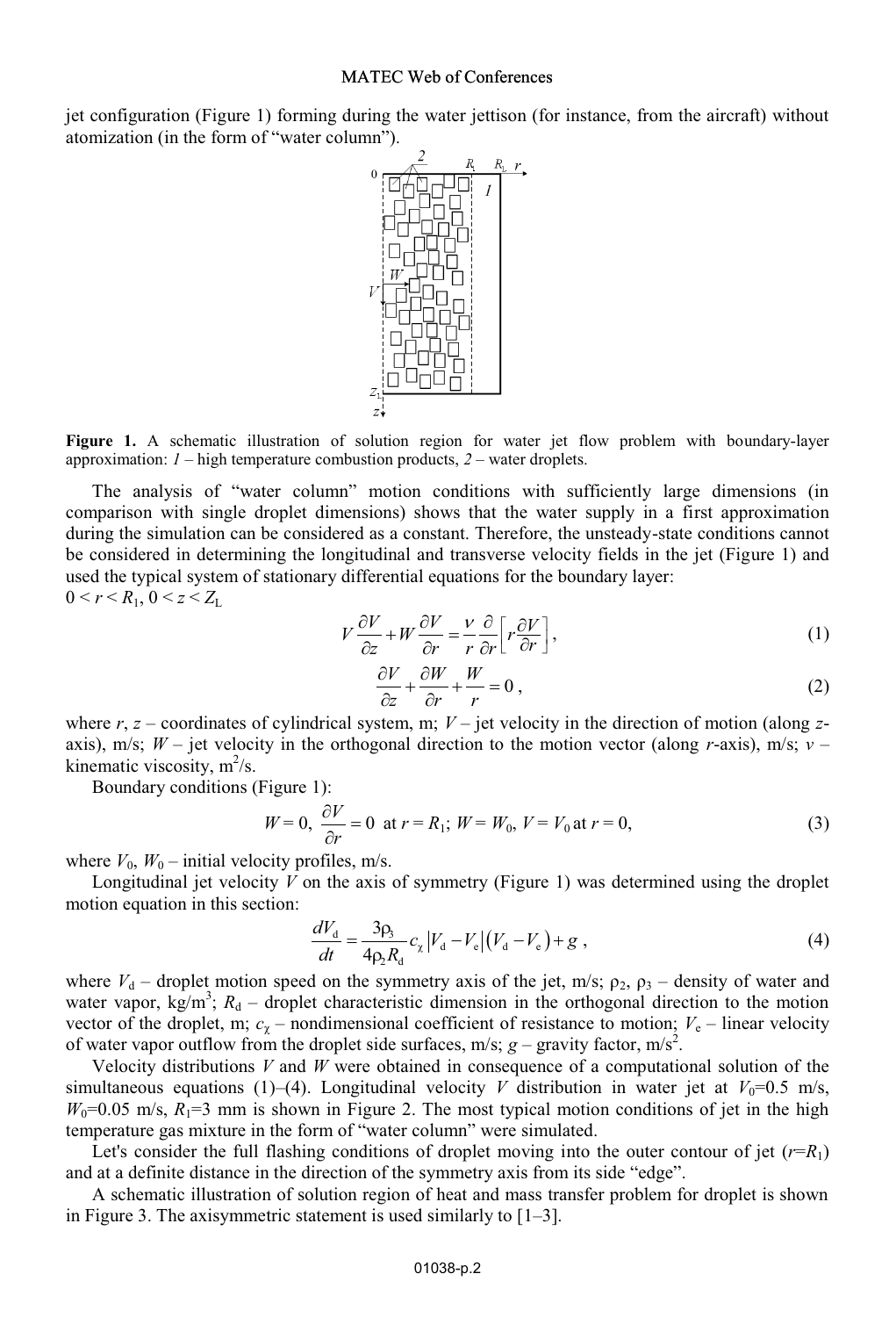The 2<sup>nd</sup> International Youth Forum "Smart Grids"



**Figure 2.** A longitudinal velocity (*V*, m/s) distribution in a water jet at  $V_0 = 0.5$  m/s,  $W_0 = 0.05$  m/s,  $R_1 = 3$  mm: *1* – high temperature combustion products, *2* – water droplets.

The initial temperature  $T_0$  of droplet was significantly lower than the gas mixture temperature  $T_f$ equal to the average temperature of fire.

The droplet motion speed was calculated using the boundary-layer approximation (Figure 1) during the solution of the problem described above. At the same time, the effect of motion resistance forces and the gravity action was taken into consideration.

It was thought that the droplet is heated by thermal conductivity while analyzing the droplet evaporation conditions in the system under consideration (Figure 3). The evaporation takes place achieving the phase transformation conditions on the "liquid – high temperature gas mixture" boundary. The water vapors are blown into the gas area and mixed with combustion products. The gas mixture temperature in close proximity to the droplet motion trajectory is decreased by the heat energy of endothermic phase transformation and the blowing of vapors. The droplet dimensions are decreased under the conditions of intensive vapor formation. The droplet full flashing takes place under certain conditions.



**Figure 3.** A schematic illustration of solution region for heat and mass transfer problem in coordination of a single droplet with the high temperature combustion products.

The following assumptions were made during the numerical simulation of droplet motion in the high temperature combustion product area (Figure 3):

1. The droplet has cylinder form elongated toward moving (Figure 3). The droplet configuration is not changed when moving. The droplets, as a rule, are merged and then they form the complicated configurations ("drop-shaped"). The numerical simulation of heat and mass transfer processes under the conditions of phase transformations in the area with inner boundary of such configuration is quite difficult to carry out. Currently, the numerical solution results of such problems were not published.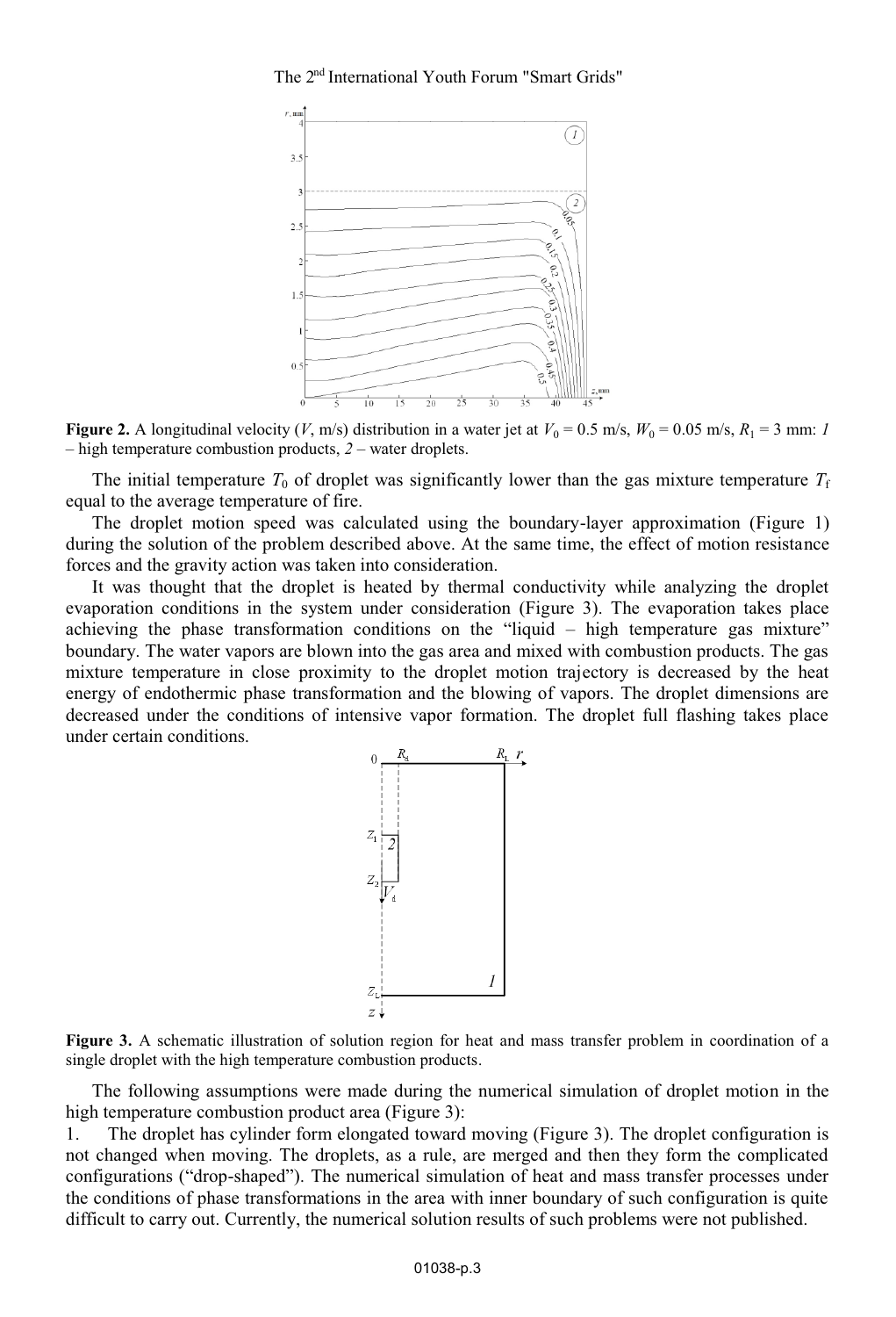2. The gas area represents a "fire gases-water vapor" system. The blend composition of combustion products is not detailed when simulating, since it is slightly changed for the large group of combustible substances and materials [1–3].

3. The frictional forces on a surface of stream-lined body (droplet) (Figure 3) are not taken into account, since, it can be neglected the effect of these forces under low speeds and the droplet dimensions.

4. The thermal and physical characteristics of combustion products, water and water vapor do not depend on the temperature. The analysis results  $[1-3]$  show that this factor in a first approximation can be neglected for temperature range under consideration.

The methods and the problem algorithm of jet flow using the boundary-layer approximation and the solution methods of nonstationary differential equation system for a single droplet are similar to the methods and the algorithm described in  $[1-3]$ .

The evaluation methods of the carried out investigation results validity based on the conservatism checking of an applying difference scheme are similar to the methods used in [7–11].

## **3. Results and discussion**

Numerical investigations were carried out using the following most typical parameter values [12, 13] initial water droplet temperature  $T_0=300$  K; combustion product temperature  $T_0=1170$  K; thermal effect of water evaporation  $Q_e=2.26$  MJ/kg; droplet dimensions  $R_d=0.25\div0.5$  mm,  $L_d=0.5\div1$  mm; characteristic jet dimension  $R_1$ =3÷10 mm; solution region dimensions  $Z_L$ =1 m,  $R_L$ =0.01 m; initial jet motion velocities  $V_0=0.5$  m/s,  $W_0=0.05$  m/s; water molecular mass  $M=18$  kg/kmol. Thermal and physical characteristics of water, water vapor and combustion products of typical condensed substance (kerosene) were selected in accordance with [12, 13].

Figure 2 shows that the droplet motion velocity on the jet external boundary ( $r \rightarrow R_1$ ) does not exceed 0.05 m/s (under the typical parameters of "water column"  $V_0=0.5$  m/s,  $W_0=0.05$  m/s,  $R_1$ =3 mm). The evaporation conditions and water droplets moving to the jet external boundary (Figure 1) with such low speed are appropriate to analyze. It was established that the full flashing time td does not exceed 0.6 s at the droplet motion in this jet section under the conditions of high temperature combustion products  $(T \rightarrow T_f)$ . The droplet path in the combustion product area is extremely short (less than 0.1 m), when the droplet motion velocity is less than 0.05 m/s. Inference should be drawn that the droplets in this jet section are evaporated practically immediately without the creation of any important "vapor trajectories (tracks)". However, the evaporation processes in the jet external boundary  $(r \rightarrow R1)$  influence significantly on the evaporation history of neighboring and subsequent layers of "water column".

It has already been established that two "neighboring" droplets in the flow can influence significantly on the evaporation conditions of each other. Two droplets can be considered as a "monolithic" droplet, when the droplet spacing is less than a half of its characteristic dimension. The obtained isotherms and the isolines of water vapor concentrations under the droplet spacing comparable to  $R_d$  are shown in Figure 4. It can be seen that the combustion product temperature (Figure 4, *a*) is significantly decreased in the area between droplets. Consequently, the evaporation process is slow and the mass of blowing water vapors is decreased (Figure 4, *b*). These results carry inference that the evaporation times of each subsequent droplet (when moving the jet to the axis of symmetry) exceed by several times the droplet evaporation times on the internal boundary ( $r \rightarrow R_1$ ).

Thus, for example, the numerical analysis of droplet evaporation conditions moving inside the jet under the removal from the external boundary to the axis of symmetry on  $2 \div 3$  characteristic dimensions  $(2 \div 3 R_d)$  shows that the times td for a droplet removed on  $2 \div 3 R_d$  grow up to  $0.9 \div 1.2$  s by means of significant temperature decreasing in reference to  $T_f$  (in consequence of ingress of phase transformation heat on the external boundary). In addition to the above, the path in the high temperature combustion product area is significantly increased (a path is increased by  $4 \div 5$  times in relation to droplets moving to the external boundary of the boundary layer at the average droplet velocity 0.3 m/s).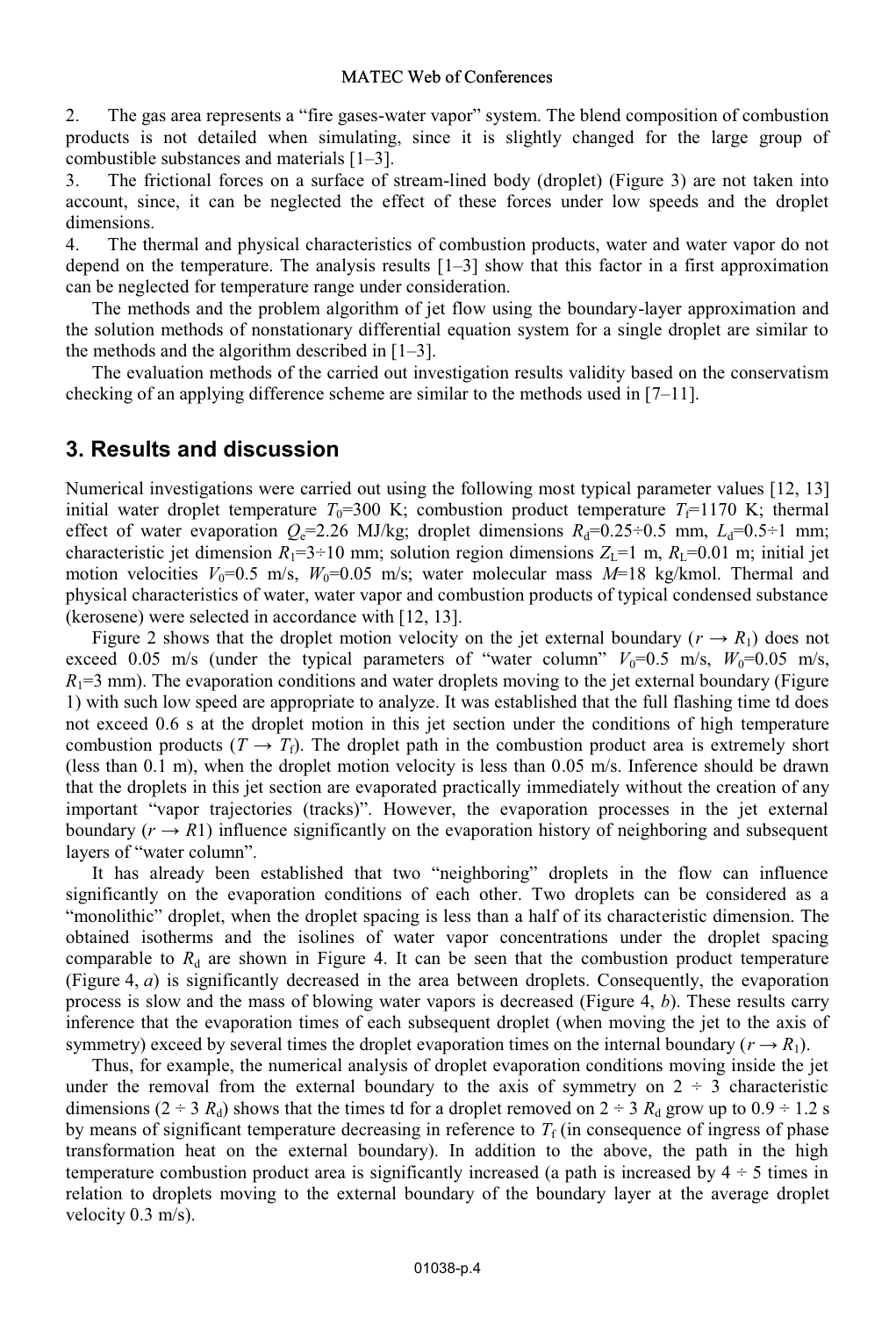

**Figure 4.** Isotherms  $(T, K)$  and concentration isolines of water vapors  $(C_w)$  in the system with two droplets at  $t =$ 0.1 s,  $T_f = 1170$  K,  $R_d = 0.25$  mm,  $L_d = 1$  mm,  $L_n = 0.3$  mm:  $I$  – high temperature combustion products,  $2$  – water droplets.

It was established that the full flashing time of a single droplet moving to the high temperature combustion products area with a velocity determined from equation (3) at  $R_d = 0.25$  mm,  $L_d = 1$  mm,  $V_0 = 0.5$  m/s equals to 0.46 s. Moreover, the droplet path is slightly less than 0.7 m. The time  $t_d$  is slightly more  $(t<sub>d</sub> = 0.58 s)$  than for a "separate" single droplet when considering the droplet, as the jet element, in the external boundary ( $r \rightarrow R_1$ ). However, the droplet path, as the jet element, does not exceed 0.1 m due to the low speed (approximately 0.05 m/s). Obtained result can be explained by reason that the heat exchange capacity and the water vapor outflow velocity are increased rising the droplet motion velocity. The droplet dimensions are decreased faster. But at that time the path grows. If the droplets in the sections approaching to the jet axis of symmetry, then it is possible to say both about the increasing of droplet evaporation time  $t_d$  and the path.